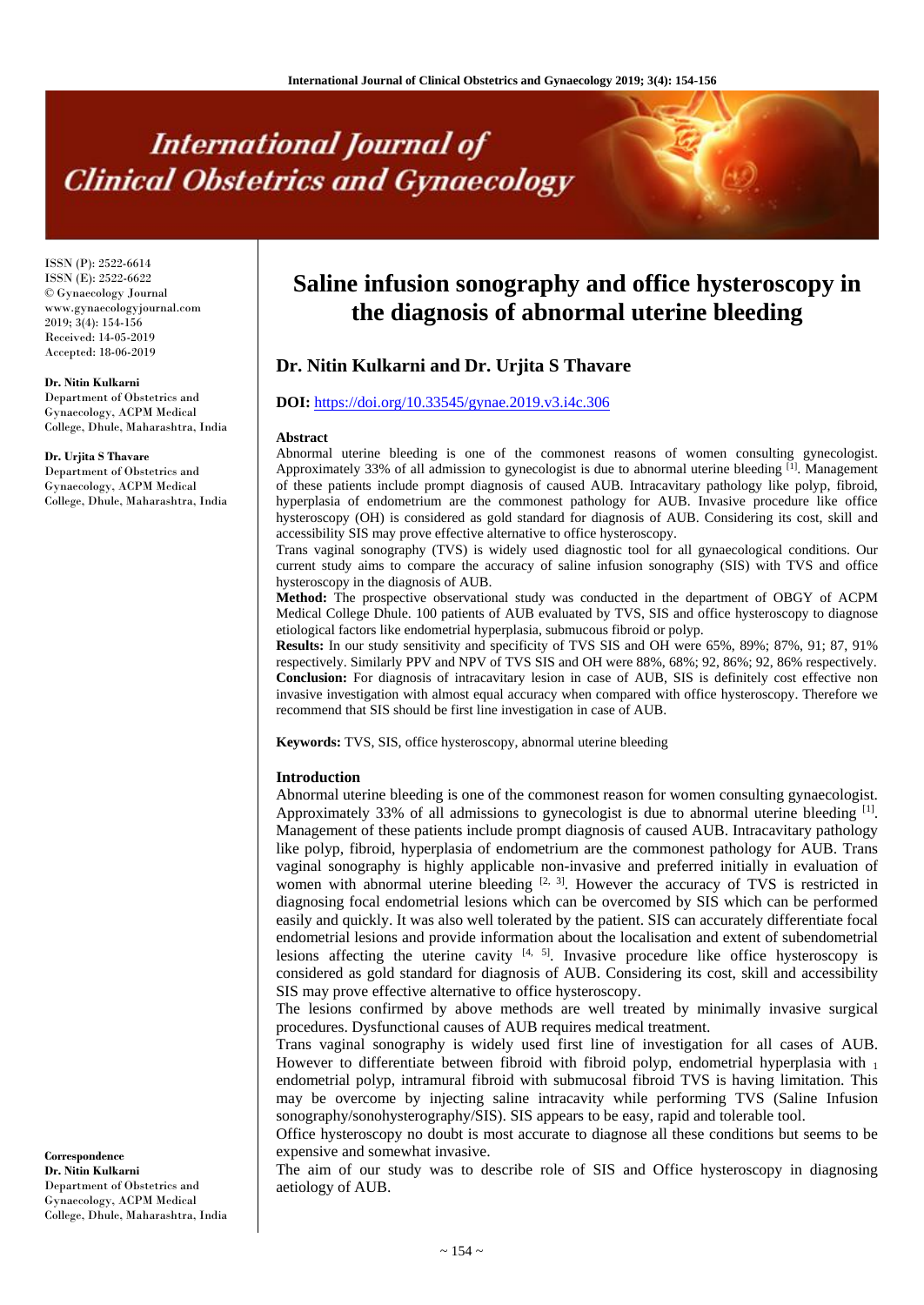# **Material and Methods**

100 patients of AUB from gynaecology OPD of our Institute from June 2018 to Jan 2019 fulfilling inclusion criteria were included in our prospective observational study.

All pregnant women, unmarried women, women with profuse PV bleeding or bleeding diathesis were excluded from our study. After taking informed consent, detailed history noted of all selected women. Detailed menstrual history and general examination findings noted. Provisional diagnosis made after doing per speculum and per vaginal examination.

All patients evaluated by TVS, SIS and followed by office hysteroscopy by same consultant.

TVS Conventional TVS of the uterus was performed in both Sagittal and oblique transverse planes with 7.5 megahertz probe [6] . TVS was performed with an empty bladder.

SIS Subsequently following TVS Betadine solution was used for disinfecting vagina and a number 8 Foleys catheter was passed

through the cervical Canal into the uterine cavity without dilation of the cervix. Catheter was inflated with 2-3 ml of distilled water and uterus visualised after injecting 5 to 10 ml of 0.9% normal saline solution.

**Office hysteroscopy:** Following SIS patients were subjected to hysteroscopy for which patients were placed in dorsal lithotomy position perineum and vagina were painted and draped posterior vaginal wall was depressed with sims speculum. By grasping anterior lip of cervix with vulsellum a suitable telescope (Rigid 5 mm) was inserted and was viewed at 30 degree at the distal end. 0.9% normal saline was injected to visualize the uterine cavity.

A total of 100 patients were enlisted into the study. 100 patients underwent diagnostic procedure according to the Protocol. Tissue details giving apparently false positive or false negative findings are given in the following table. I.

**Table I:** Showing distribution of findings in TVS, SIS and OH in 100 patients

|                                              | Abnormal $(n=54)$                                   | Normal $(n=46)$ | Total $(n=100)$ |
|----------------------------------------------|-----------------------------------------------------|-----------------|-----------------|
| Trans vaginal sonography Positive Negative   | $3519$ {(12Polyp(P), 4Fibroid(F), 3Hyperplasia (H)} | $5(2P, 3F)$ 41  | 40 60           |
| Saline infusion sonography Positive Negative | 47 7(4P, 1F, 2H)                                    | $4(2P, 2F)$ 42  | 5149            |
| Office hysteroscopy Positive Negative        | 47 7(3P, 3F, 3H)                                    | $4(4F)$ , 42    | 5149            |

The sensitivity, specificity, positive predictive value and negative predictive value of all three methods for the detection

of all abnormality is shown in following table.

**Table 2:** Showing calculated sensitivity, specificity, positive predictive value and negative predictive value of TVS, SIS and OH

|                           | <b>TVS</b> | <b>SIS</b> | OН |
|---------------------------|------------|------------|----|
| Sensitivity               | 65         | 87         |    |
| Specificity               | 89         | 91         | 91 |
| Positive predictive value | 88         | 92         | 92 |
| Negative predictive value | 68         | 86         |    |

**Discomfort**   $TVS =$  Blue bars

 $SIS = Red bars$ 

 $0 = No$  discomfort  $5 =$ Intolerable pain



**Fig 1:** Comparison of pain score in TVS, SIS and OH

All patients tolerated TVS SIS and OH well. During TVS 58%, SIS 56% and during OH 34% reported no discomfort. While 42%, 44% and 66% felt slight pelvic pain. 2% reported that the operative procedure was troublesome and uterine cavity distention was most distressing step. In 1% of OH application pain interrupted the procedure, however complete examination was possible after few minutes. No discomfort or complications were recorded during subsequent 2 to 3 days.

#### **Discussion**

TVS has been extensively used for the assessment of patients with AUB. Our results have indicated sensitivity of 65%, specificity of 89% positive predictive value of 88% and negative predictive value of 68% of TVS for the investigation of AUB. But TVS has its limitation in depicting small nodular lesions which are isoechogenic within the endometrium and even a normal thickness endometrium maybe seen to represent